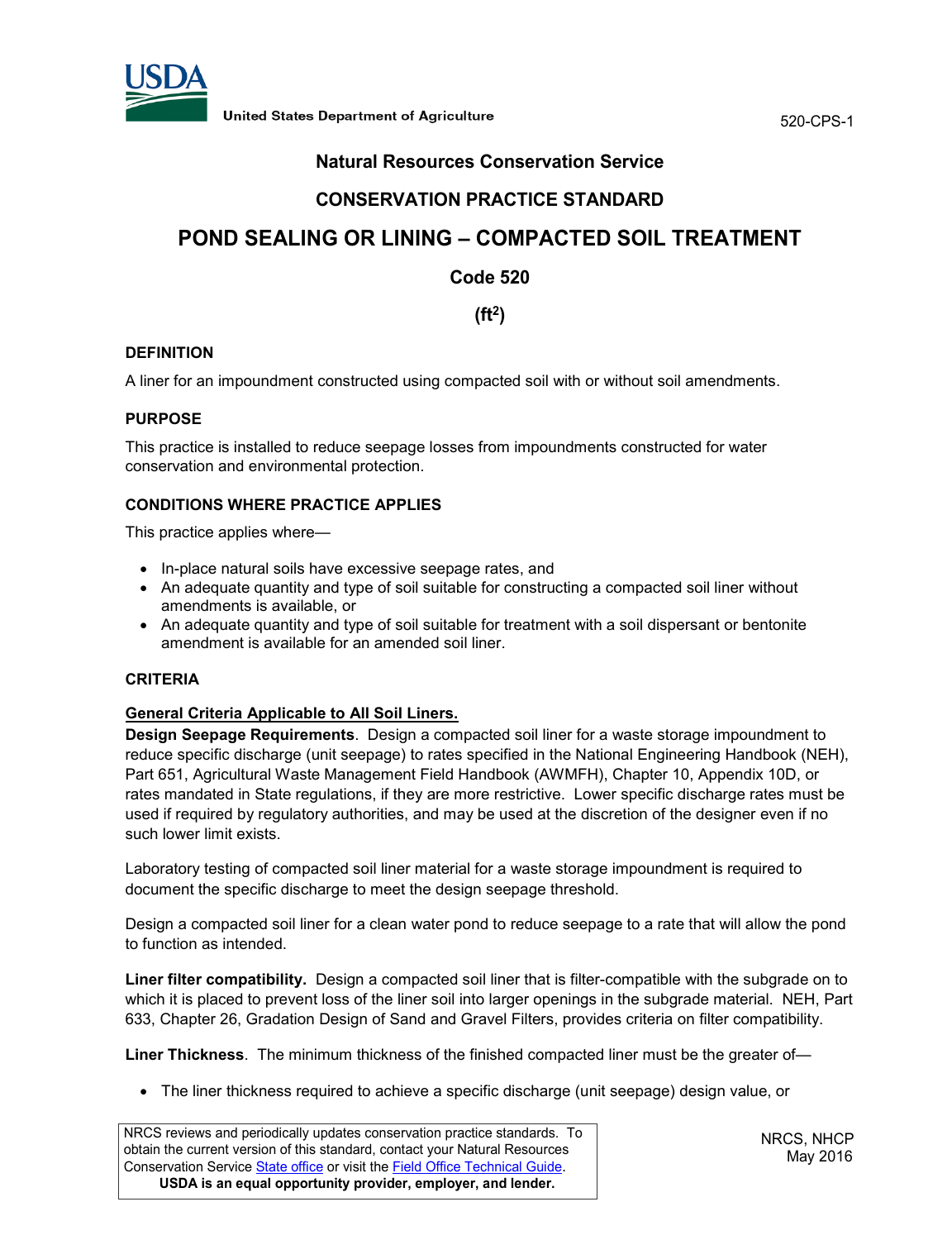- A liner thickness required by State regulations, or
- The minimum liner thickness as shown in table 1.

**Table 1**. Minimum liner thickness by design storage depth.

| Design Storage<br>Depth (ft) | <b>Liner Thickness</b><br>(in) |
|------------------------------|--------------------------------|
| ≤16                          | 12                             |
| $16.1 - 24$                  | 18                             |
| $24.1 - 30$                  | 24                             |

**Liner Construction**. Use methods described in the AWMFH, Appendix 10D, for liner construction. Properly seal all protrusions through the liner, such as pipes.

**Liner Protection**. Protect the soil liner against damage caused by the effects of water surface fluctuations, desiccation and cracking, wave action, rainfall during periods when the liner is exposed, water falling onto the liner from pipe outlets, agitation equipment, solids and sludge removal activity, animal activity, penetrations through the liner, and any other activity capable of causing physical damage to the liner.

A protective soil cover may be used to protect the soil liner from desiccation or erosion. The soil cover will be of a soil type, thickness, and density that is resistant to erosion and desiccation. Under severe conditions, a protective soil cover may not adequately protect the liner from desiccation. For example during long periods, of hot, low-humidity condition, a soil cover constructed with very high plasticity soils may experience damage. Under severe conditions, additional design measures such as installation of a geomembrane in conjunction with the soil cover may be required.

**Side Slopes**. The side slopes of the impoundment should be 3H (horizontal) to 1V (vertical) or flatter to facilitate compaction of soil on the slopes when the "bathtub" method of construction is used, as described in AWMFH, Appendix 10D. Slopes as steep as 2H to 1V can be considered if the "stair-step" method of construction as described in appendix 10D of the AWMFH is used. Steeper side slopes can be designed for isolated areas if the slope is protected.

**Foundation**. For waste storage impoundment, foundation conditions for compacted soil liners, including the location and proximity of groundwater and bedrock, will be designed in accordance to Conservation Practice Standards (CPSs) Waste Storage Facility (Code 313) and Waste Treatment Lagoon (Code 359).

The liner design will include measures to protect against damage to the soil liner due to uplift water pressures if a seasonal high water table occurs at a level above that of the lowest potential level of liquid in the impoundment. Examples of protective design measures are the use of perimeter drains to lower the water table, maintaining minimum liquid depth in the impoundment, and using liners thick enough and heavy enough to resist uplift water pressures.

Evaluate the foundation for conditions such as karstic bedrock, joints, and other discontinuities of the underlying bedrock to determine the appropriateness for a compacted soil liner.

#### **Additional Criteria for Soil Dispersant Treatment**

**Dispersant Materials**. The dispersant must be tetrasodium pyrophosphate (TSPP), sodium tripolyphosphate (STPP), or soda ash unless laboratory tests using other dispersant types are used in the design.

**Application Rate.** For waste storage impoundments, conduct laboratory permeability tests using a dispersant of the same quality and fineness as that proposed for use. To meet the liner design threshold,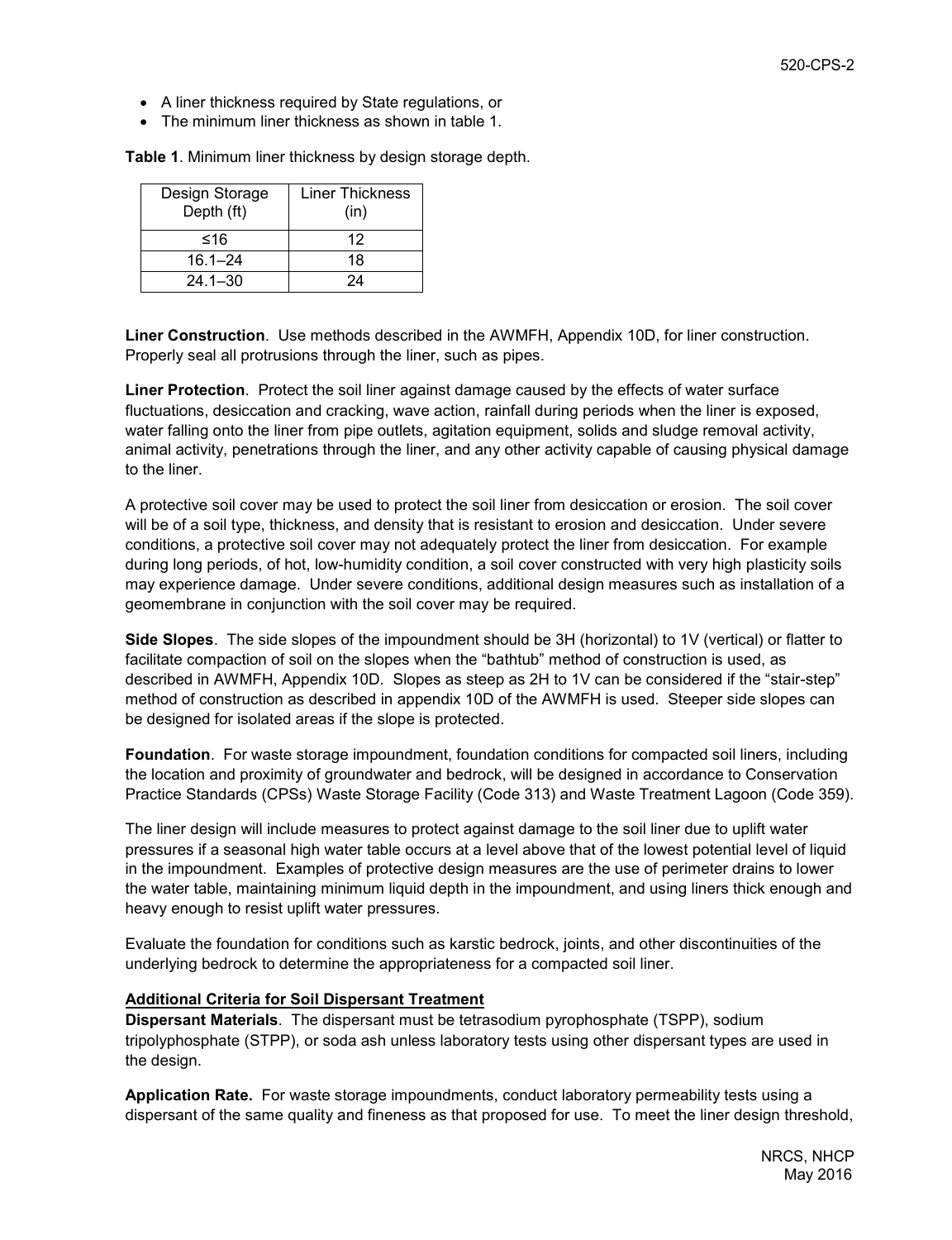use the application rate and the number and thickness of compacted soil lifts specified in the geotechnical laboratory report.

For clean water ponds, in the absence of laboratory tests or field performance data on soils similar to those to be treated, apply dispersant at a rate equal to or greater to the amount lined in table 2. Install the liner with a maximum 6-inch-lift thickness.

| Dispersant Type               | Minimum Application Rate<br>per 6-inch lift thickness<br>( $lbs./100 ft^2$ ) |
|-------------------------------|------------------------------------------------------------------------------|
| Polyphosphate<br>(TSPP, STPP) | 7.5                                                                          |
| Soda Ash                      | 15                                                                           |

**Table 2.** Minimum Dispersant Application Rates for Clean Water Ponds.

**Safety.** During dispersant handling, application and mixing, personnel onsite must wear masks and goggles for protection against dispersant dust.

#### **Additional Criteria for Bentonite Treatment**

**Bentonite Material**. The bentonite must be a sodium bentonite with a free swell of at least 22 milliliters as measured by ASTM Standard Test Method D5890, unless laboratory tests using other bentonite types are used for design.

**Application Rate.** For waste storage impoundments, conduct laboratory permeability tests using bentonite of the same quality and fineness as that proposed for use. To meet the liner design threshold, use the application rate and number and thickness of compacted soil lifts specified in the geotechnical laboratory report.

For clean water ponds, in the absence of laboratory tests or field performance data on soils similar to those to be treated, apply the bentonite at a rate equal to or greater to the amount listed in table 3. Install the liner with a maximum of **6-inch-lift thickness**.

**Table 3.** Minimum Bentonite Application Rates for Clean Water Ponds.

| Pervious Soil<br>Description       | Minimum Application Rate<br>(lbs./ft <sup>2</sup> ) per 1-inch Lift<br>thickness |
|------------------------------------|----------------------------------------------------------------------------------|
| Silts (ML, CL-ML)                  | 0.375                                                                            |
| Silty Sands (SM, SC-<br>SM, SP-SM) | 0.5                                                                              |
| Clean Sand (SP, SW)                | 0.625                                                                            |

**Safety**. During bentonite handling, application and mixing, personnel on site must wear masks and goggles for protection against bentonite dust.

#### **CONSIDERATIONS**

Consider maintenance access safety and slope stability when selecting inside side slopes for design.